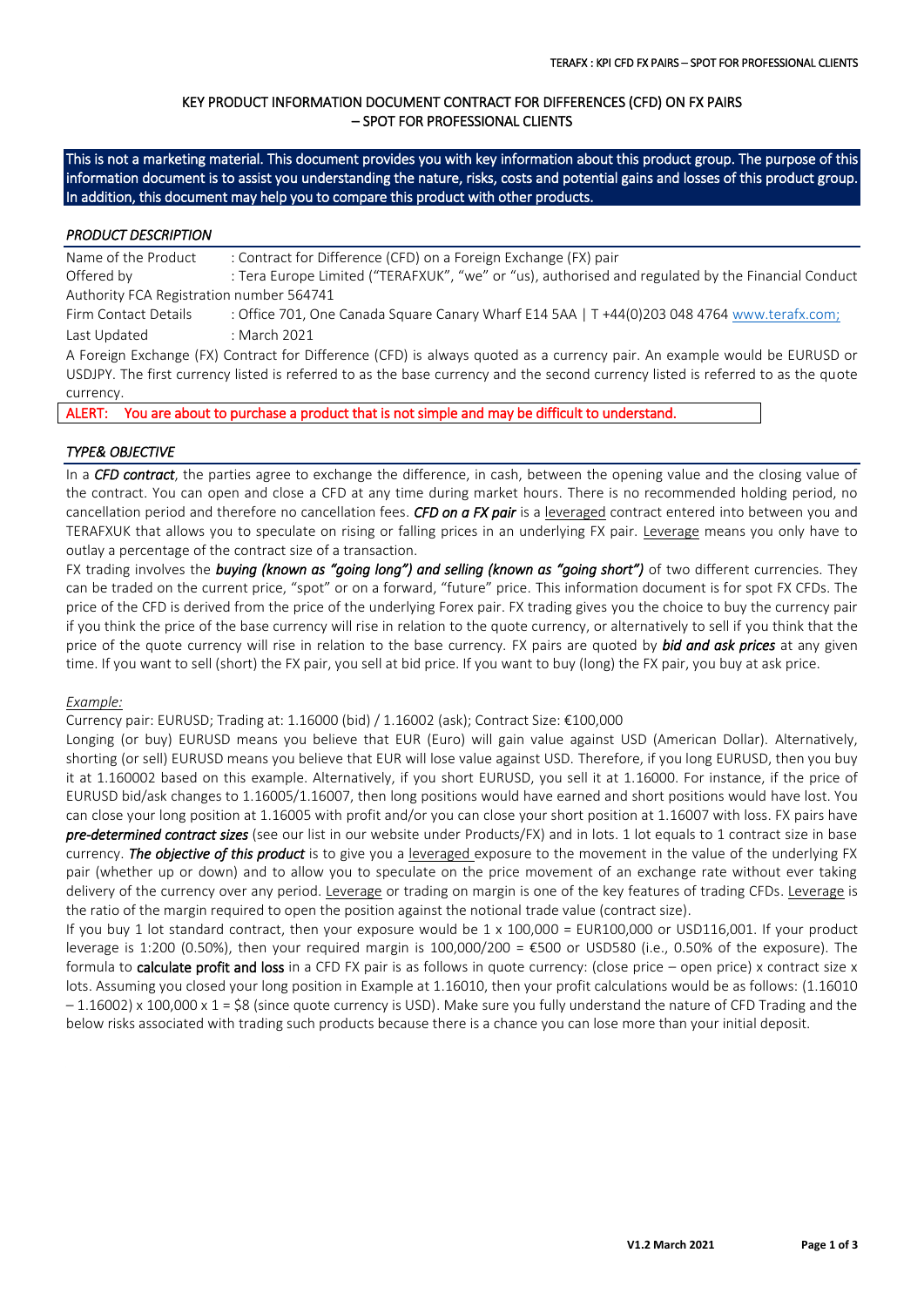## *TERM*

The spot CFD does not have a pre-defined *maturity date* (i.e.; open-ended). There is no recommended holding period; you have the discretion to determine the appropriate holding period based on your own individual trading strategy and objectives. In addition, you must maintain sufficient margin in your account to keep your positions open. Trading on margin means you could quickly lose your trading balance.

## *INTENDED INVESTOR*

Professional investors (you need to meet the professional client eligibility criteria to be a professional investor; see our website for details) aiming to speculate on movements in the foreign exchange market:

- The investor must have a high risk tolerance
- The investor must be aware of the fact that losses may exceed deposits
- The investor must understand the mechanics and risks of leveraged trading including the use of margin

### *RISKS*

| Risk Indicator: |   |  |   |                      |
|-----------------|---|--|---|----------------------|
| 1 - Lower Risk  | - |  | ٠ | <b>7-Higher Risk</b> |
|                 |   |  |   |                      |

The above summary risk indicator is a guide to the level of risk of this product compared to other products. It shows the probability of incurring a monetary loss on the product due to market changes, or as a result of TERAFXUK being unable to pay money out. We have classified this product as 7 out of 7 (i.e., highest risk class). This risk factor includes the assumption that you can hold the product even for a short period of time for speculation purposes. This rates the potential losses from future performance at a very high level (7) and poor market conditions could impact our capacity (6) to pay you. The product can be denominated in a currency other than the currency of your account, therefore the return can be subject to additional changes, depending on the exchange rate fluctuations. The risk indicator assumes you keep the product. The product does not include capital protection against market risk.

- o Leverage Risk: Trading risks are magnified by leverage. CFD trading requires you to maintain a certain level of funds (called margin) in your account to keep your positions open. It is calculated by taking a percentage of the contract size as explained above in Example. As the exposure is significantly higher than the margin due to leverage, an small adverse movement in the underlying FX pair may cause a substantial loss to your deposit. The total loss may significantly exceed the deposit. See our scenario analysis at the bottom of this document to have a better understanding.
- o Currency Risk: The contract currency of the CFD may be different from the base currency of your account. For instance, your account/base currency may be USD however you may trade EURJPY. The final proceed you will get depends on the exchange rate between the two currencies. The proceeds may not be worth as much as they would have been at the onset of trade due to an adverse movement in the exchange rate. This risk is not considered in the indicator shown above.
- Counterparty risk: CFDs are "Over the Counter" (OTC) products, implying that they are not traded on a licensed financial market or on an organized exchange such as London Stock Exchange. Basically, CFD is a contract entered into between you and us. The CFD products that we offer can only be closed with us and not with any other CFD provider. Therefore, you are exposed to the risk of TERAFXUK as a counterparty. We may not be able to fulfil our obligations to you including the risk that we may not be able to pay you. In this case, you could lose your entire deposit, however, you may benefit from a consumer protection scheme (FSCS). Please refer t[o www.fscs.org.uk](http://www.fscs.org.uk/) for detailed information. The risk indicator shown above does not consider the consumer protection.
- o TERAFXUK does not segregate all professional client funds from its own money in accordance with FCA's Client Asset rules. Where you are required to provide us with variation margin, such money will cease to be client money and we will transfer the money out of the client segregated account. We will hold the variation margin under a title transfer collateral arrangement (TTCA).
- o Margin Risk: We may close your open CFD trade if you do not maintain the minimum margin that is required, if you are in debt to us, or if you contravene market regulations. This process may be automated.
- o Gap/Slippage Risk: Markets are sometimes very volatile, especially during data announcements and volatility tend to rise under unexpected developments regarding a currency. The quoted prices may move sharply from one level to the next, implying that your order may be executed at a worse price than you had intended.
- o Technical Risks: Trading largely depends on technology; i.e., PC, mobile phone, tablets and internet are used to connect and trade for your own account. Therefore, disruptions in said services may lead to delays in the opening and closing of transactions. TERAFXUK assumes no responsibility under these circumstances.